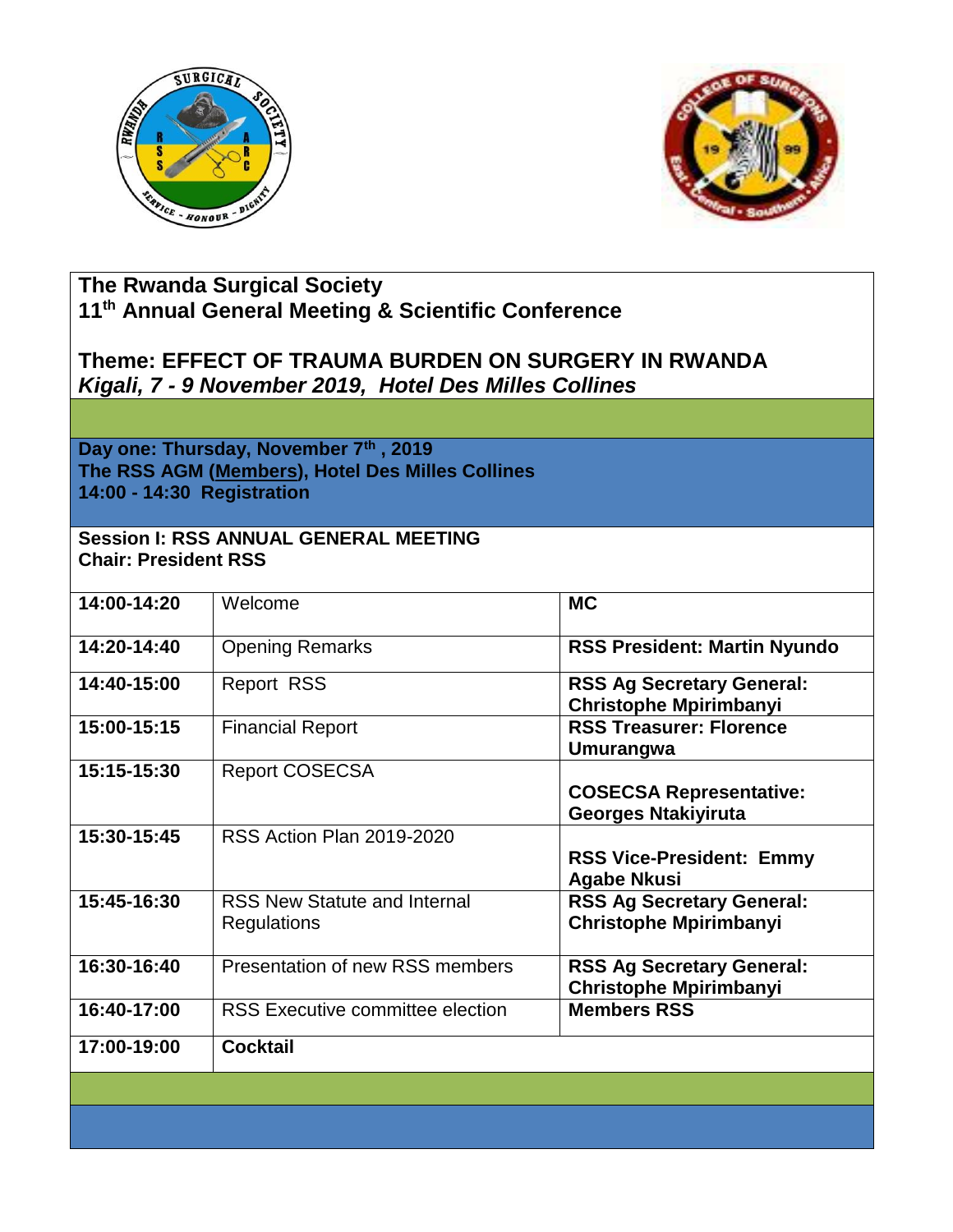## **Day Two: Friday, November 8th , 2019 EFFECT OF TRAUMA BURDEN ON SURGERY IN RWANDA 07:30 - 08:00 Registration**

| MC:         | <b>Session II: Opening Ceremony</b>                                                                    |                                                              |
|-------------|--------------------------------------------------------------------------------------------------------|--------------------------------------------------------------|
| 08:00-08:05 | Welcome                                                                                                | <b>MC (Grace Kansayisa)</b>                                  |
| 08:05-08:15 | Welcoming address                                                                                      | <b>President RSS</b>                                         |
| 08:15-8:25  | Opening remarks and invite the Guest<br>of Honour                                                      | <b>Inspector General of Rwanda</b><br><b>National Police</b> |
| 08:25-08:40 | Opening Remarks by the Guest of<br>Honor and officially opening of the<br><b>Scientific Conference</b> | <b>Honorable Minister of Health</b>                          |
| 08:40-08:50 | <b>Group Photo</b>                                                                                     | <b>MC</b>                                                    |

**Session III: Trauma in Rwanda: An overview Chair/Moderators: Claire Karekezi &Emmanuel Kayibanda**

| 08:50-09:05 | Overview of trauma in Rwanda                                                                  | <b>Edmond Ntaganda &amp; Jean</b><br><b>Claude Byiringiro</b> |
|-------------|-----------------------------------------------------------------------------------------------|---------------------------------------------------------------|
| 09:05-09:20 | Mapping and prioritizing barriers to<br>trauma care in Rwanda                                 | Abebe Bekele, Justine Davies                                  |
| 09:20-09:30 | Trauma Burden and management<br>challenges in new referral hospitals:<br>case of Ruhengeri RH | <b>Aime Hirwa</b>                                             |
| 09:30-09:40 | Trauma burden and management<br>challenges in a Provincial hospital:<br>case of Rwamagana PH  | <b>Herbert Butana</b>                                         |
| 09:40-10:00 | <b>Discussion</b>                                                                             | All                                                           |
| 10:00-10:20 | <b>Coffee break</b>                                                                           |                                                               |

## **Session IV: Panel discussion: Trauma Care in Rwanda: accessibility and Cost of care. Chair/Moderators: Nzayisenga Albert**

| 10:20-11:20 | <b>Panelists:</b>                                                                                            |                                                                                 |
|-------------|--------------------------------------------------------------------------------------------------------------|---------------------------------------------------------------------------------|
|             | Ministry of Health<br><b>Rwanda Social Security Board</b><br>(RSSB)                                          | Zuber Muvunyi<br><b>Solange Hakiba</b>                                          |
|             | Medical Military Insurance (MMI)<br>Director General of CHUK<br>Service d'Aide Médicale d'<br>Urgence (SAMU) | <b>King Kayondo</b><br><b>Theobald Hategekimana</b><br><b>Theophile Dushime</b> |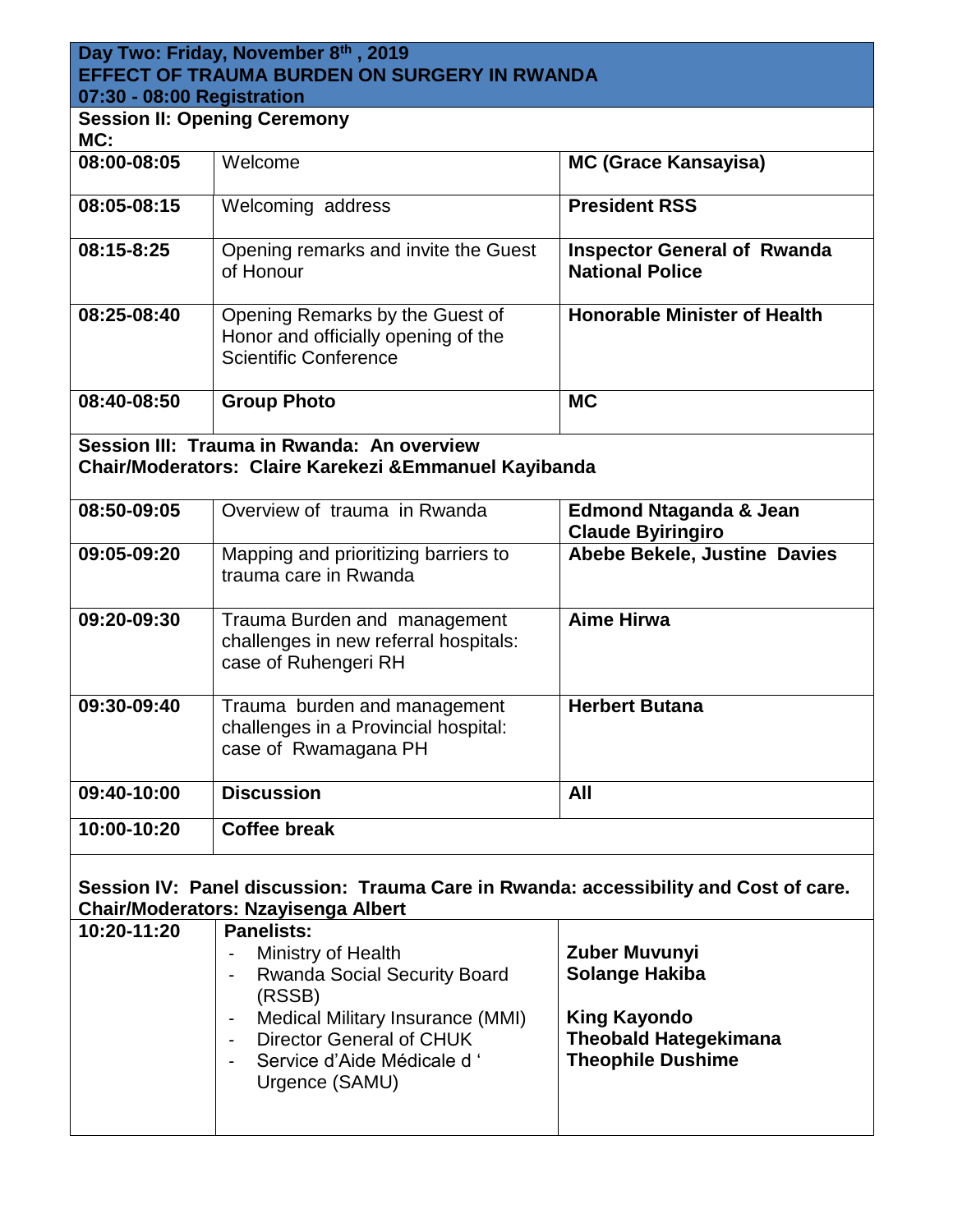| <b>Session V: Epidemiology session I</b>                                                              |                                                                                                                                                              |                            |
|-------------------------------------------------------------------------------------------------------|--------------------------------------------------------------------------------------------------------------------------------------------------------------|----------------------------|
| <b>Chair/Moderators: Egide Abahuje &amp; Alex Butera</b>                                              |                                                                                                                                                              |                            |
| 11:30-11:37                                                                                           | Patterns and management of pediatric<br>fractures consulting emergency<br>department of Referral Hospitals in<br>Kigali                                      | <b>Rene Mukezamfura</b>    |
| 11:37-11:44                                                                                           | Assessing the waiting time for<br>emergency orthopedic surgery for open<br>fractures - a 6-month longitudinal study<br>in an urban setting in Kigali, Rwanda | <b>Menelas Nkeshimana</b>  |
| 11:44-11:51                                                                                           | Finding ways to improve neonatal<br>surgical outcomes in Rwanda: An early<br>evaluation of Gastroschisis and<br>intestinal atresia.                          | Deborah Igiraneza          |
| 11:51-11:58                                                                                           | Post circumcision injuries: Cases<br>received at Kigali University Teaching<br>Hospital over 2 years                                                         | Gallina Kazobinka          |
| 11:58-12:05                                                                                           | Chest trauma burden at KFH-a one<br>year review                                                                                                              | <b>Desire Rubanguka</b>    |
| 12:05-12:20                                                                                           | <b>Panel discussion</b>                                                                                                                                      | All                        |
| <b>Session VI: Case series/reports I</b><br><b>Chair/Moderators: Costas Ainhoa &amp; John Byimana</b> |                                                                                                                                                              |                            |
| 12:25-12:30                                                                                           | Biliary peritonitis from isolated<br>gallbladder perforation on blunt<br>abdominal trauma                                                                    | <b>Olivier Kubwimana</b>   |
| 12:30-12:35                                                                                           | Penile fracture at CHUK: A case report                                                                                                                       | <b>Nathalie Umugwaneza</b> |
| 12:35-12:40                                                                                           | Case report: Tension viscerothorax in a<br>patient with missed traumatic<br>diaphragmatic hernia                                                             | <b>Herbert Butana</b>      |
| 12:40-12:45                                                                                           | Outcome of decompressive<br>craniectomy in traumatic brain injury at<br>university teaching hospital of Kigali: a<br>three years retrospective study         | F. Mugisha                 |
| 12:45-12:55                                                                                           | <b>Discussion</b>                                                                                                                                            | All                        |
| 13:00-14h00                                                                                           | Lunch                                                                                                                                                        |                            |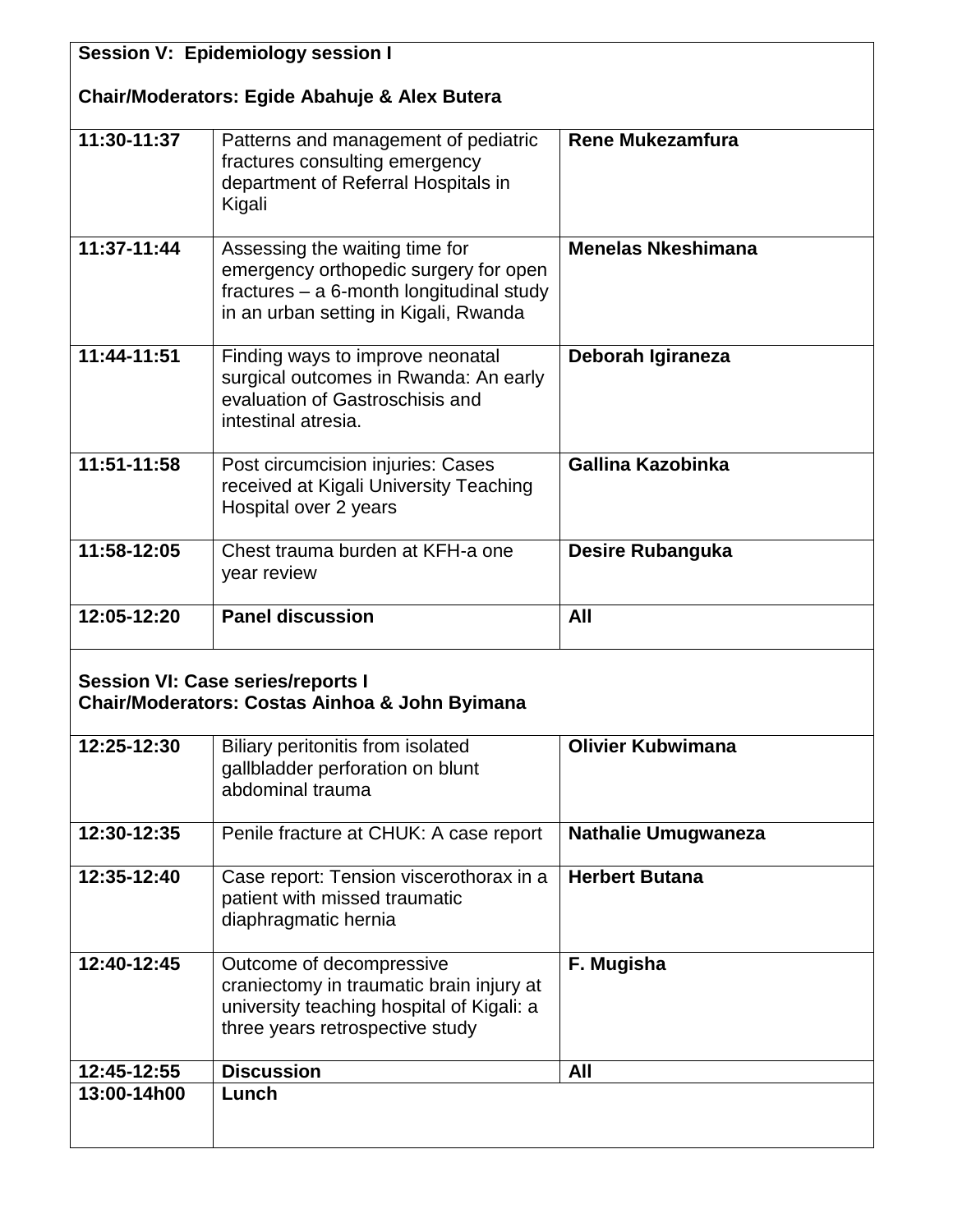| 14h00-14h15                                                                                                                                                         | <b>Solutions to infections in wounds: ACELITY</b>                                                                                                                                                                              |                                      |
|---------------------------------------------------------------------------------------------------------------------------------------------------------------------|--------------------------------------------------------------------------------------------------------------------------------------------------------------------------------------------------------------------------------|--------------------------------------|
| <b>Session VII: Policy</b>                                                                                                                                          |                                                                                                                                                                                                                                |                                      |
| 14:15-14:22                                                                                                                                                         | <b>Chair/Moderators: Landouard Ruhungande &amp; Robert Rivielo</b><br>The presence of a General Surgeon at<br>a District Hospital reduces referrals to<br>tertiary care                                                        | <b>S.P.Bennet</b>                    |
| 14:22-14:29                                                                                                                                                         | Abdominal surgery at Kibungo Referral<br>Hospital, Eastern Province, Rwanda:<br>indications, management and<br>outcomes of care                                                                                                | <b>Blandine Twambazimana</b>         |
| $14:29 - 14:36$                                                                                                                                                     | Elaborated plan for incoming surgical<br>emergency management in Sub-<br>Saharan Africa                                                                                                                                        | <b>Olivier Kubwimana</b>             |
| 14:36-14:43                                                                                                                                                         | Towards optimization of cancer care in<br>Rwanda: validation of NCCN<br><b>Harmonized Guidelines for Sub-</b><br>Saharan Africa                                                                                                | <b>Edouard Ngendahayo</b>            |
| 14:43-14:50                                                                                                                                                         | Nutritional intake in Rwandan acute<br>care surgery patients                                                                                                                                                                   | <b>Isaak Jones, Jennifer Rickard</b> |
| 14:50-15:10                                                                                                                                                         | <b>Discussion</b>                                                                                                                                                                                                              | All                                  |
| 15h10-15h30                                                                                                                                                         | <b>Coffee Break</b>                                                                                                                                                                                                            |                                      |
| <b>Session VIII: Education</b><br>Chair/Moderators: Edmond Ntaganda & Jennifer Rickard<br>15:30-15:37<br>Understanding barriers to behavior<br><b>Egide Abahuje</b> |                                                                                                                                                                                                                                |                                      |
|                                                                                                                                                                     | change after implementation of the<br>Non-Technical Skills for Surgery<br>(NOTSS) course                                                                                                                                       |                                      |
| 15:37-15:44                                                                                                                                                         | Learning NOTSS while tying Knots",<br><b>Integrating Non-Technical Skills for</b><br>Surgery (NOTSS) to an essential<br>surgical skills course to a<br>multidisciplinary operating room team in<br>Rwandan district hospitals. | <b>Isaie Sibomana</b>                |
| 15:44-15:51                                                                                                                                                         | A One Year Experience of General<br><b>Surgery Resident Rotation at Kibogora</b><br><b>District Hospital</b>                                                                                                                   | <b>Bernard Mutoniwase</b>            |
| 15:51-15:58                                                                                                                                                         | Quality of end of surgical postgraduate<br>training dissertations at The College of<br>Medicine and Health Sciences,<br>University of Rwanda: rate of<br>publication in high impact metrics                                    | <b>Christophe Mpirimbanyi</b>        |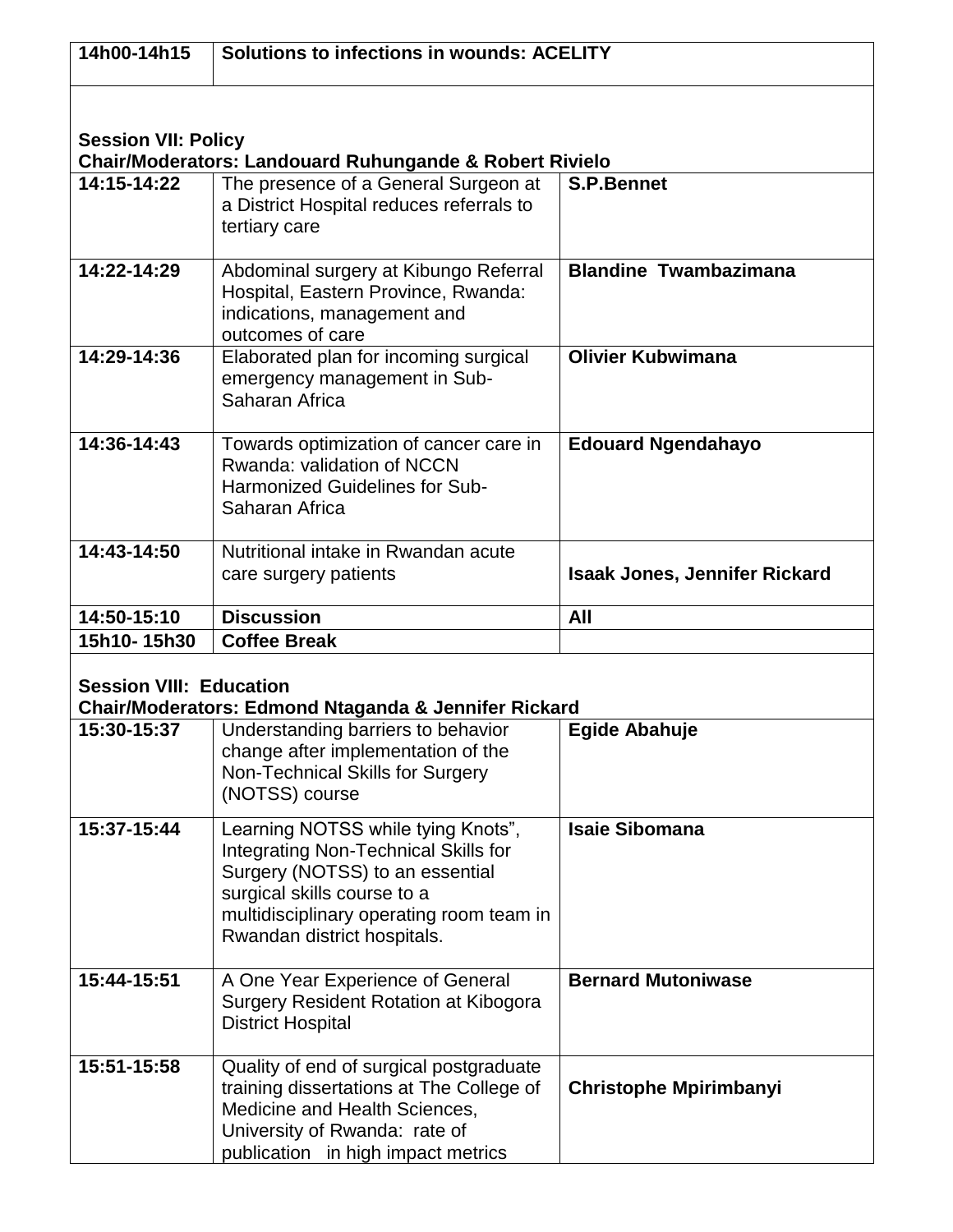| 15:58-16:05                                                                                 | Esophageal atresia with or without<br>trachea-esophageal fistula: A Rwandan<br>University teaching Hospital experience                                     | <b>Ines Clarisse Ntambabazi</b> |
|---------------------------------------------------------------------------------------------|------------------------------------------------------------------------------------------------------------------------------------------------------------|---------------------------------|
| 16:10-16:30                                                                                 | <b>Discussion</b>                                                                                                                                          | <b>ALL</b>                      |
| 16:30-16:45                                                                                 | <b>Presentation of new RSS Executive</b><br><b>Committee 2019-2021</b>                                                                                     |                                 |
| 16:45 -17:00                                                                                | Recap                                                                                                                                                      | All                             |
|                                                                                             |                                                                                                                                                            |                                 |
| 07:30 - 08:00 Registration                                                                  | Day 3: Saturday, November 9th, 2019                                                                                                                        |                                 |
| <b>Session IX: Epidemiology II</b><br>Chair/Moderators: Robert Munyaneza & Ronald Tubasiime |                                                                                                                                                            |                                 |
| 08:00-08:10                                                                                 | <b>Epidemiologic Profile of Surgically-</b><br><b>Treated Biliary Atresia in Rwanda</b>                                                                    | <b>Alice Nsengiyumva</b>        |
| 08:10-08:20                                                                                 | Intussusception in pediatric population<br>at Kigali university teaching hospital: a<br>retrospective study from 2013 to 2017                              | <b>Patrick Twagirimana</b>      |
| 08:20-08:30                                                                                 | Epidemiology and short term outcomes<br>of patients with hypertrophic pyloric<br>stenosis at the Centre Hospitalier<br>Universitaire de Kigali (CHUK)      | Irere H.                        |
| 08:30-08:40                                                                                 | Profile of patients with traumatic brain<br>in Rwanda                                                                                                      | <b>Paulin Munyemana</b>         |
| 8:40-8:50                                                                                   | Etiology and management of urethral<br>stricture in a Rwandan tertiary hospital:<br>a retrospective study at Kigali<br>University Teaching Hospital (CHUK) | Alpha Benigne                   |
| 8:50-9:00                                                                                   | Injured patients presenting at Kibungo<br>Referral Hospital: Patterns,<br>management and outcome of care                                                   | Jean de Dieu Nduwayezu          |
| 09:00-09:15                                                                                 | <b>Discussion</b>                                                                                                                                          | All                             |
| <b>Session X: Outcomes</b><br>Chair/Moderators: Christian Ngarambe& Alphonse Ndakengerwa    |                                                                                                                                                            |                                 |
| 09:15-09:25                                                                                 | Patient reported outcomes after femur<br>shaft fracture surgery at Kigali<br><b>University Teaching Hospital</b>                                           | Protogene Nshimiyimana          |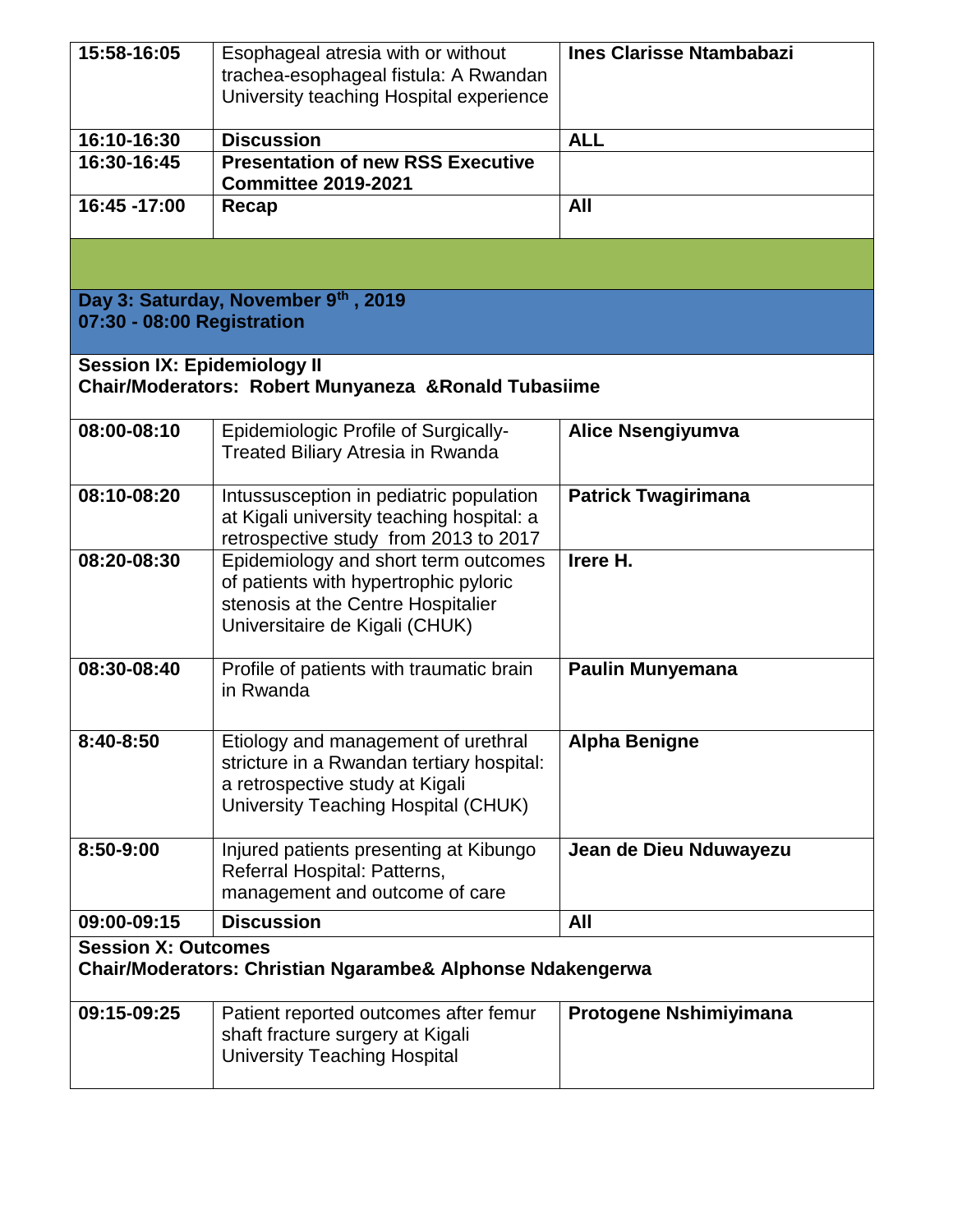| 09:25-09:35                                                                                               | Outcomes of patients with traumatic<br>brain injury in Rwanda                                                                                                    | <b>Paulin Munyemana</b>      |
|-----------------------------------------------------------------------------------------------------------|------------------------------------------------------------------------------------------------------------------------------------------------------------------|------------------------------|
| 09:35-09:45                                                                                               | The incidence, risks, management and<br>outcome of urological injuries following<br>Gynecology and Obstetrics surgery at a<br><b>Tertiary Hospital of Rwanda</b> | Jean de Dieu Hategekimana    |
| 09:45-9:55                                                                                                | Cost of care in surgical patients with<br>infections at Tertiary Teaching Hospital,<br>Kigali, Rwanda                                                            | Jean Bosco Katabogama        |
| 9:55-10:05                                                                                                | Surgical outcome of spine patients in<br>Rwanda: a long-term systematic<br>outcome evaluation                                                                    | <b>Steve Nshuti</b>          |
| 10:05-10:15                                                                                               | Outcomes of Surgery Patients with<br>infection at Tertiary Hospital in Kigali,<br>Rwanda                                                                         | <b>Thierry Cyuzuzo</b>       |
| 10:15-10:30                                                                                               | <b>Discussion</b>                                                                                                                                                | All                          |
| 10:30-10:45                                                                                               | <b>Coffee break</b>                                                                                                                                              |                              |
| 10:45-10:55                                                                                               | <b>NSAOP Implementation through HMIS</b>                                                                                                                         | E. Rwamasirabo and A. Muhire |
| 10:55-11h05                                                                                               | Not all silvers are the same: ACELITY                                                                                                                            |                              |
| <b>Session XI: Case series/Reports II</b><br><b>Chair/Moderators: Charles Furaha &amp; Severin Muneza</b> |                                                                                                                                                                  |                              |
| 11:05-11:13                                                                                               | Cystoscopic extraction of a penetrating<br>foreign body into the Urinary Bladder: A<br>Case Report and Review of literature                                      | <b>Alex Bonane</b>           |
| $11:13 - 11:21$                                                                                           | Management of an extensively burnt<br>female pediatric patient at University<br>Teaching Hospital - Kigali (CHUK) with<br>MEEK technique the first in Rwanda     | <b>Yves Nezerwa</b>          |
| $11:21 - 11:29$                                                                                           | Cross-Leg as Salvage Procedure for<br><b>Treating Complicated Wounds with</b><br><b>Significant Soft tissue Defects</b>                                          | <b>Ronald Tubasiime</b>      |
| 11:29-11:37                                                                                               | Polydactyly management by a general<br>surgeon in remote erea, life<br>Changing story: case presentation.                                                        | <b>Aime Hirwa</b>            |
| 11:37-11:50                                                                                               | <b>Discussion</b>                                                                                                                                                | All                          |
| Session XII: Panel Discussion : Trauma burdens : a perspective from different surgical                    |                                                                                                                                                                  |                              |
| specialties and avenues to finding solutions                                                              |                                                                                                                                                                  |                              |